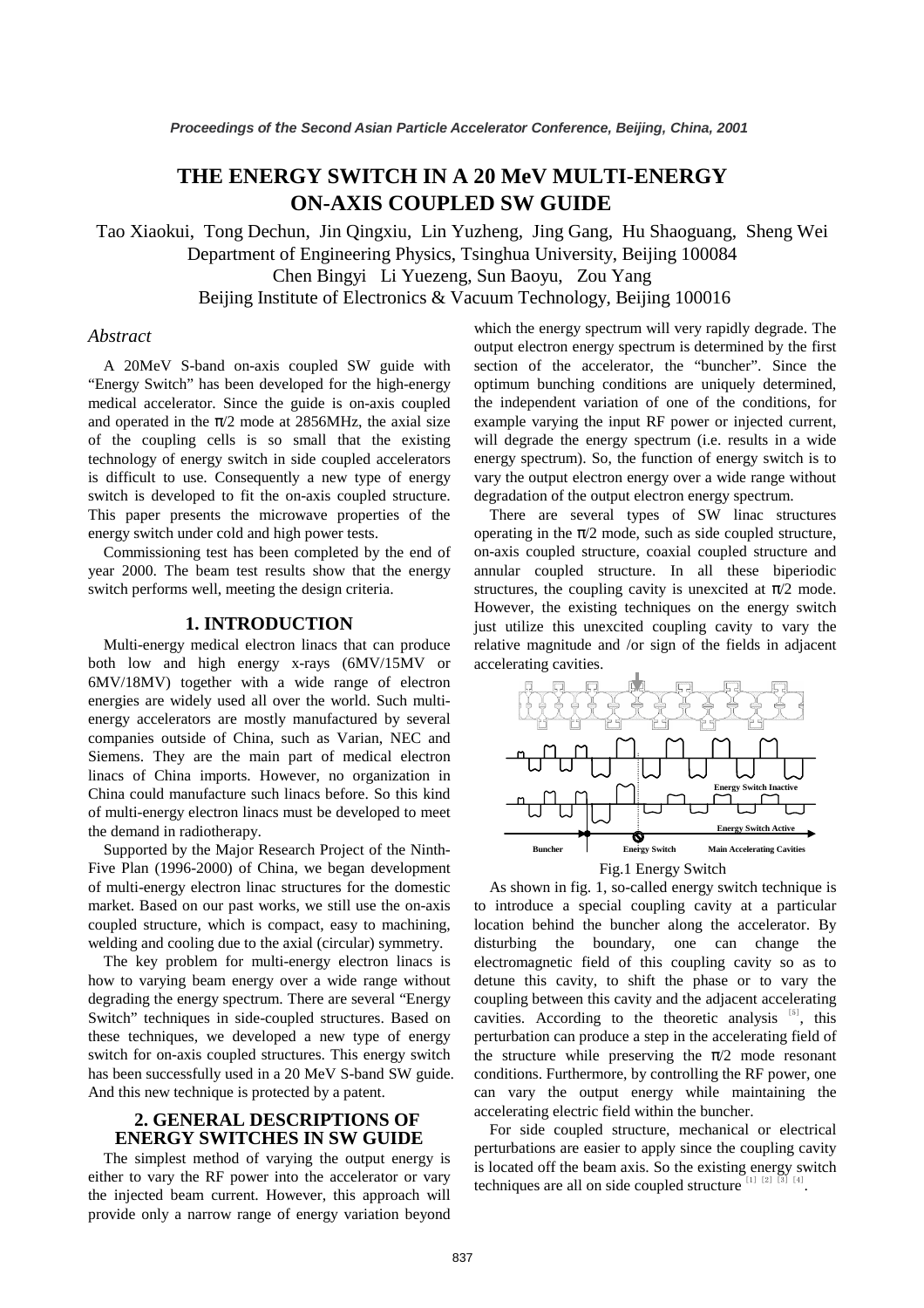# **3. ENERGY SWITCH FOR ON-AXIS COUPLED STRUCTURE**

In on-axis coupled structure, coupling cavities are located on the beam axis. Since the beam hole is cut-off to the input RF power, the on-axis coupling cavity is magnetically coupled to the adjacent accelerating cavity through a pair of coupling slots (so called kidney-shaped slot) 180° apart cut into the wall between them. The slots are rotated 90° about the beam axis at the opposite side of each wall at each cell. Fig. 2 shows this relationships.





In order to obtain higher shunt impedance, the axial size of the coupling cavities is usually small (i.e. about 3mm in S-band). So the energy switch techniques used in side coupled structure are no longer applicable. Consequently we have to develop new energy switch techniques that can be used in on-axis coupled structure.

### *3.1 The Insertion of the Energy Switch Pole*

The coupling cavity in on-axis coupled structure is so small that it is easy to be perturbed. So we can use relatively smaller perturbation object. On the other hand, it is neither convenient to the mechanism nor easy to keep stable. After a series of experiments on model cavities, we decided to place a metal pole into the coupling slot between a coupling cavity and the adjacent accelerating cavity (see fig. 3).



Fig.3 Insertion position of the pole

While the pole inserted and pulled out, the effective area of the slot will be varied. Consequently we can change the ratio of the coupling factors between the coupling cavity and the adjacent accelerating cavity. So the ratio of the field in the accelerating cavities adjacent to this coupling cavity can be varied.

### *3.2 The optimization of the energy switch cavity*

As an applied technique, the energy switch in on-axis coupled structure must meet these requests: a) good electrical contact to keep the stability under high microwave power conditions; b) good gas-tight performance to keep vacuum; c) proper size of the metal pole and the coupling slot to meet the design of particle dynamics; d) more than 10,000 times reciprocating actions capability for the whole energy switch system.

Consequently the optimized "switch cavity" has following features (see fig. 4): 1) use choke structure to support the metal pole; 2) thicken the wall where to insert

the metal pole and change the adjacent accelerating cavities to asymmetry about the centre line of the cavity; 3) change the adjacent coupling slots from pair to single to increase the influence of the metal pole; 4) the radial dimensions of the "switch cavities" varied according to the length of the choke structure( $\lambda$ /4); 5) use bellows with good baking properties to ensure the whole system working under high vacuum; 6) for the distinctive outline, water wall inside the cavity is used instead of outside water jacket.



Fig.4 Optimization of the energy switch cavity

# **4. COOL AND HIGH POWER TESTS ON A PROTOTYPE GUIDE**

In order to gather experiences for the high energy guide, we first rebuild a 6MeV SW guide operating at 2998MHz. As shown in fig.5, the guide is made up of 8 accelerating cavities and 7 coupling cavities, among which a special designed energy switch section is inserted. On this prototype guide, experiments about microwave properties and high power reproducibility tests are operated.



Fig.5 Prototype guide with the Energy Switch

#### *4.1 microwave properties under cool tests*

#### **Measurement of f, k and**  $Q_0$  **(Table 1)**

| Properties        | Energy Switch Inactive | Energy Switch Active |  |
|-------------------|------------------------|----------------------|--|
| $K$ (A5-C5)       | 0.0247                 | 0.0125               |  |
| $K$ (c5-A6)       | 0.0247                 | 0.0253               |  |
| $f(A_5)$ (MHz)    | 2996.90                | 3001.15              |  |
| (MHz)<br>$f(C_5)$ | 2996.95                | 3022.00              |  |
| (MHz)<br>$f(A_6)$ | 2996.10                | 2996.05              |  |
| $Q(A_5)$          | 12045                  | 12046                |  |
| $Q(C_5)$          | 2298                   | 1976                 |  |
| $Q(A_6)$          | 12084                  | 11944                |  |